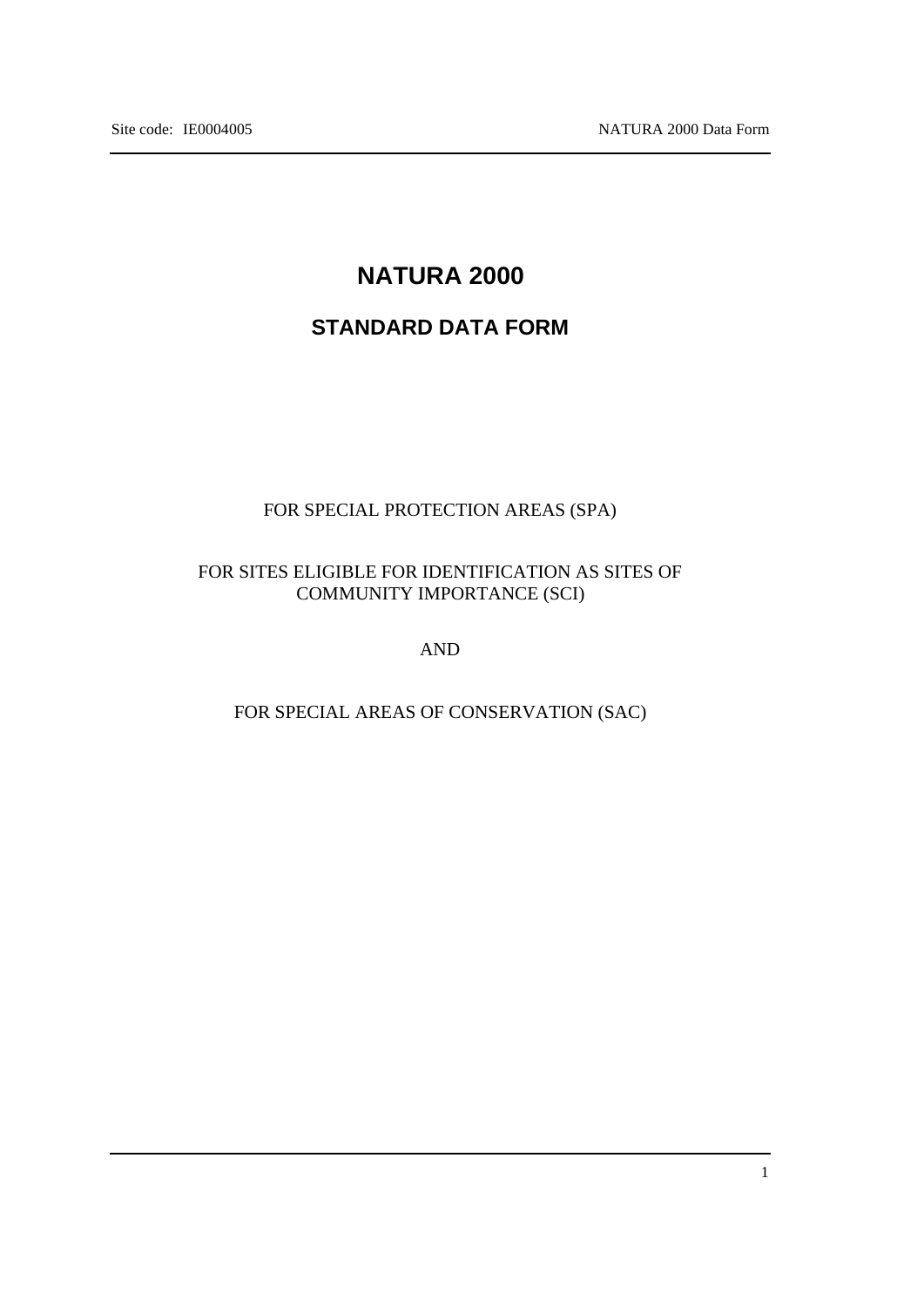## **1. SITE IDENTIFICATION**

*1.1. TYPE 1.2. SITE CODE 1.3. COMPILATION DATE 1.4. UPDATE*

A IE0004005 200308

*1.5. RELATION WITH OTHER NATURA 2000 SITES:*

*1.6. RESPONDENT(S):* National Parks & Wildlife Service of the Department of the Environment, Heritage and Local Government. 7 Ely Place, Dublin 2, Ireland.

*1.7. SITE NAME:* Cliffs of Moher SPA

*1.8. SITE INDICATION AND DESIGNATION/CLASSIFICATION DATES:*

*DATE SITE PROPOSED AS ELIGIBLE AS SCI: DATE CONFIRMED AS SCI:*

*DATE SITE CLASSIFIED AS SPA:*

*DATE SITE DESIGNATED AS SAC:*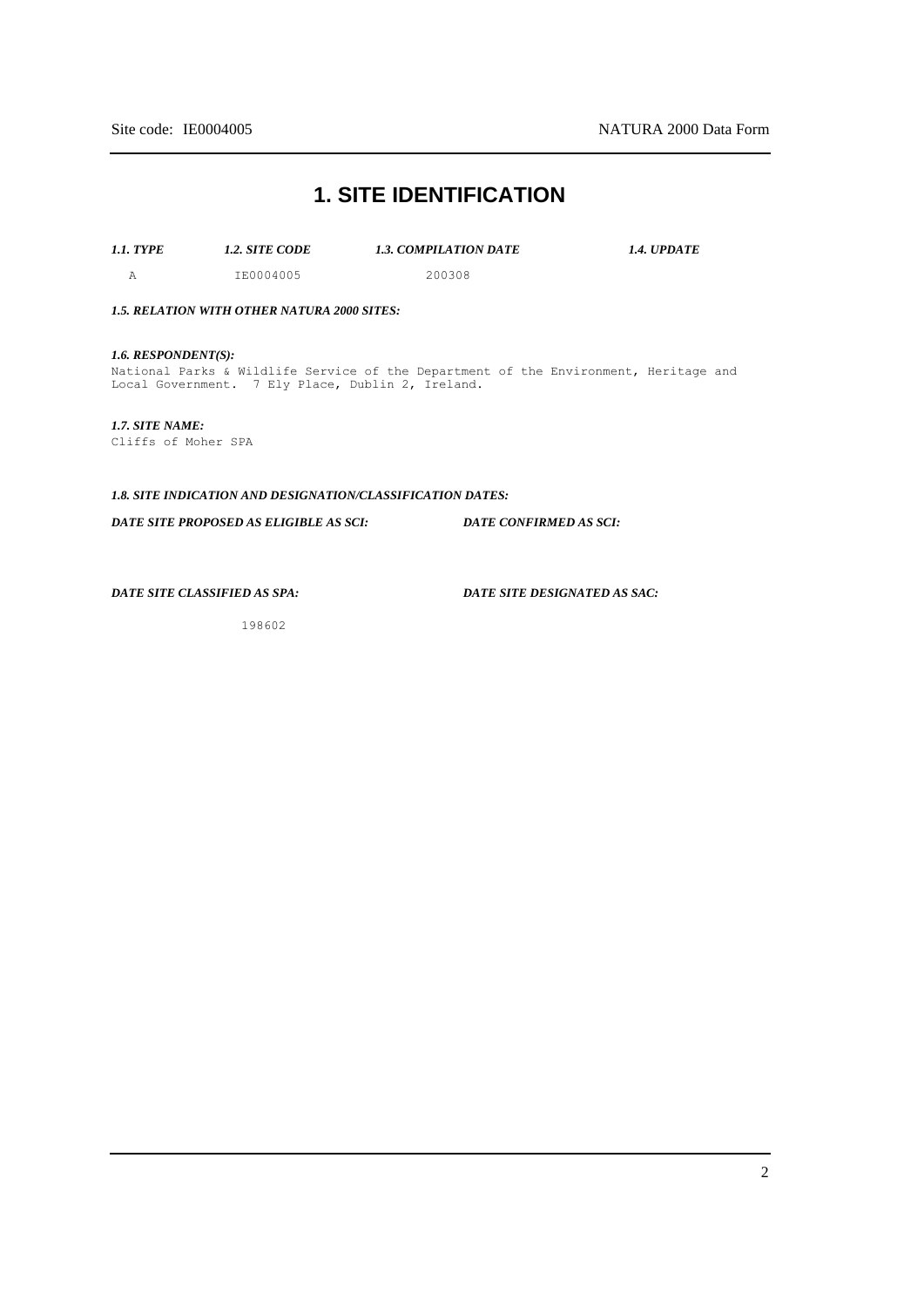| <b>2.1. SITE CENTRE LOCATION</b>              |                       |                        |               |  |  |
|-----------------------------------------------|-----------------------|------------------------|---------------|--|--|
| <b>LONGITUDE</b>                              |                       | <b>LATITUDE</b>        |               |  |  |
|                                               |                       |                        |               |  |  |
| 26<br>$\circ$<br>9<br>W                       |                       | 52<br>57<br>30         |               |  |  |
| W/E (Greenwich)                               |                       |                        |               |  |  |
| $2.2.$ AREA (HA):                             |                       | 2.3. SITE LENGTH (KM): |               |  |  |
| 874.32                                        |                       |                        |               |  |  |
| $2.4.$ ALTITUDE (M):                          |                       |                        |               |  |  |
| <b>MINIMUM</b>                                | <b>MAXIMUM</b>        |                        | <b>MEAN</b>   |  |  |
| $-20$                                         | 203                   |                        | $-10$         |  |  |
|                                               |                       |                        |               |  |  |
| 2.5. ADMINISTRATIVE REGION:                   |                       |                        |               |  |  |
| <b>NUTS CODE</b>                              | <b>REGION NAME</b>    |                        | % COVER       |  |  |
| <b>IE023</b>                                  | Mid-West              |                        | 5             |  |  |
| 9<br>Marine area not covered by a NUTS-region |                       |                        |               |  |  |
|                                               |                       |                        |               |  |  |
| 2.6. BIOGEOGRAPHIC REGION:                    |                       |                        |               |  |  |
| Alpine<br>Atlantic                            | Boreal<br>Continental | Macaronesian           | Mediterranean |  |  |
| $\blacktriangledown$                          |                       |                        |               |  |  |

# **2. SITE LOCATION**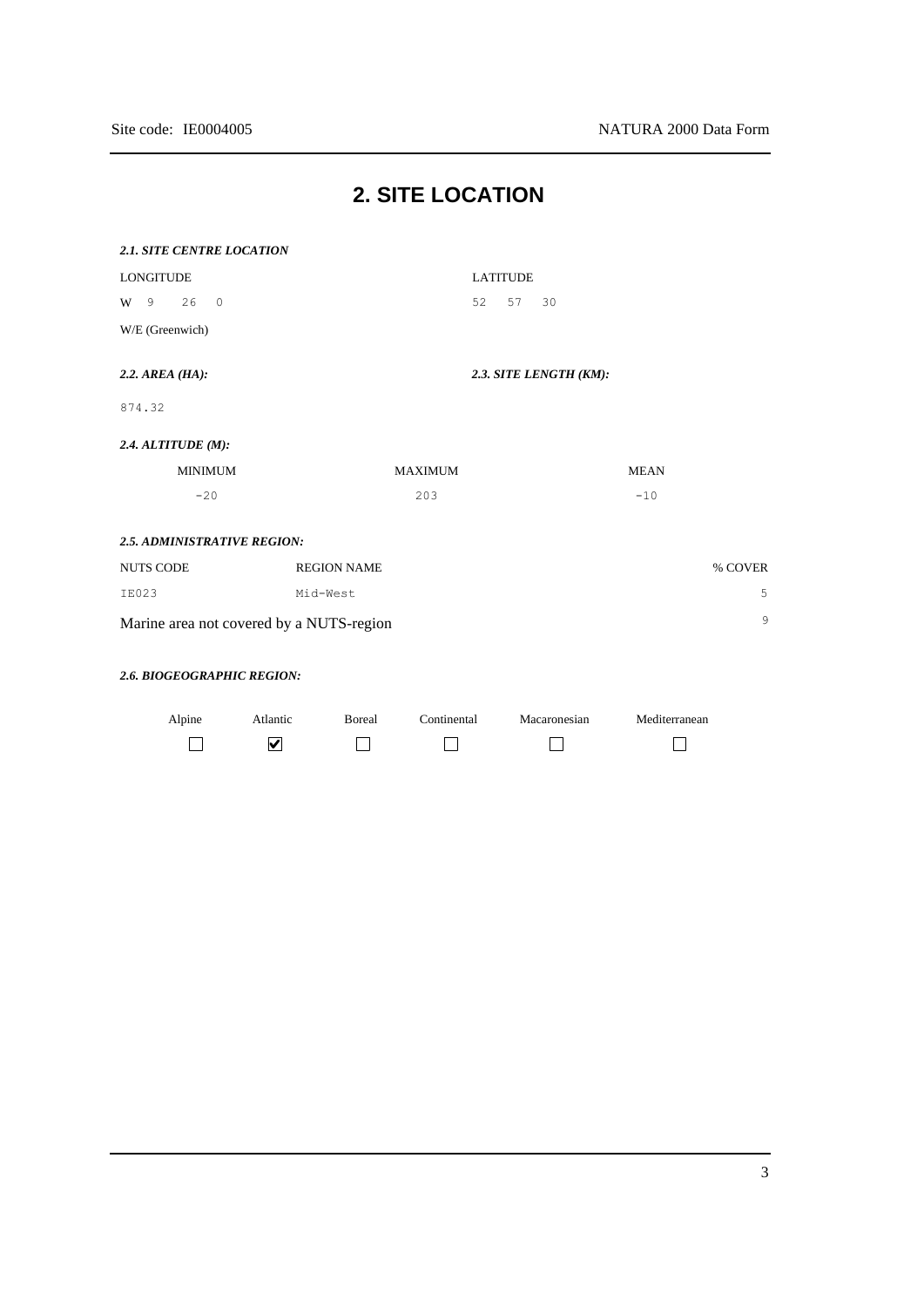# **3. ECOLOGICAL INFORMATION**

## *3.1. HABITAT types present on the site and assessment for them:*

### *ANNEX I HABITAT TYPES:*

| <b>CODE</b> | %COVER | <b>REPRESENTATIVITY</b> | RELATIVE SURFACE | CONSERVATION  | GLOBAL            |
|-------------|--------|-------------------------|------------------|---------------|-------------------|
|             |        |                         |                  | <b>STATUS</b> | <b>ASSESSMENT</b> |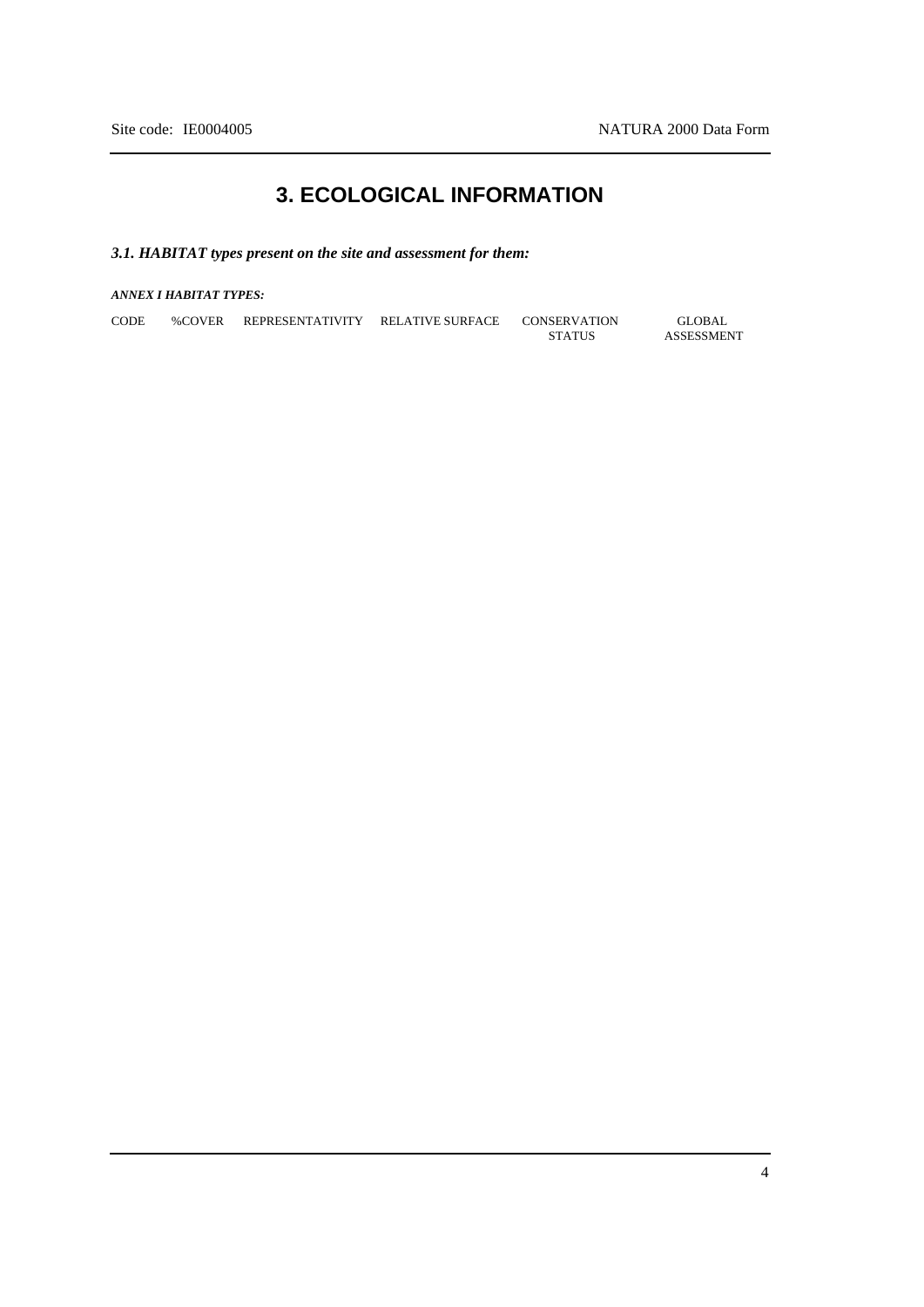## *3.2. SPECIES*

## *covered by Article 4 of Directive 79/409/EEC*

*and*

*listed in Annex II of Directive 92/43/EEC*

*and*

*site assessment for them*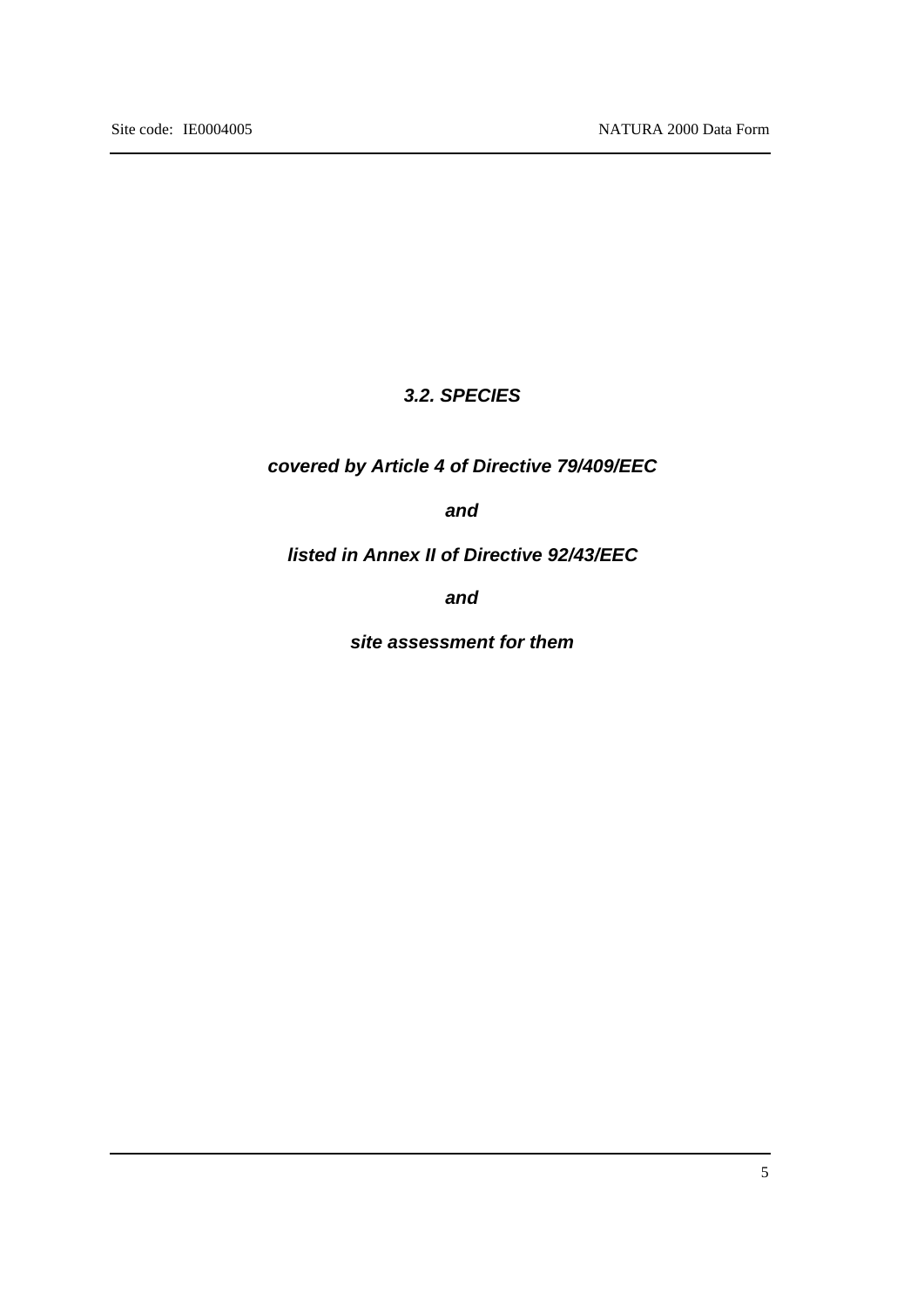|      | CODE NAME                  | Resident | <b>POPULATION</b><br>Migratory |        |       | <b>SITE ASSESSMENT</b><br>Population Conservation | Isolation |   |
|------|----------------------------|----------|--------------------------------|--------|-------|---------------------------------------------------|-----------|---|
|      |                            |          | <b>Breed</b>                   | Winter | Stage |                                                   |           |   |
| A103 | Falco peregrinus           | 2 p      |                                |        |       | c                                                 | в         | c |
| A346 | Pyrrhocorax<br>pyrrhocorax | $4\,p$   |                                |        |       | с                                                 | в         | c |

#### *3.2.a. BIRDS listed on Annex I of Council directive 79/409/EEC*

### *3.2.b. Regularly occuring Migratory Birds not listed on Annex I of Council directive 79/409/EEC*

|      | CODE NAME          | <b>POPULATION</b> |              |        |       | <b>SITE ASSESSMENT</b>            |   |    |                |
|------|--------------------|-------------------|--------------|--------|-------|-----------------------------------|---|----|----------------|
|      |                    | Resident          | Migratory    |        |       | Population Conservation Isolation |   |    |                |
|      |                    |                   | <b>Breed</b> | Winter | Stage |                                   |   |    |                |
| A009 | Fulmarus glacialis |                   | 3566 p       |        |       | A                                 | А | C. | <b>P</b>       |
| A188 | Rissa tridactyla   |                   | $8063$ p     |        |       | A                                 | A | c  | $\overline{f}$ |
| A199 | Uria aalge         |                   | 20402 i      |        |       | A                                 | A | C  | $\overline{ }$ |
| A200 | Alca torda         |                   | 7835 i       |        |       | A                                 | A | c  | $\overline{f}$ |
| A204 | Fratercula arctica |                   | 1365 i       |        |       | в                                 | A | C  | - 2            |

### *3.2.c. MAMMALS listed on Annex II of Council directive 92/43/EEC*

## *3.2.d. AMPHIBIANS and REPTILES listed on Annex II of Council directive 92/43/EEC*

#### *3.2.e. FISHES listed on Annex II of Council directive 92/43/EEC*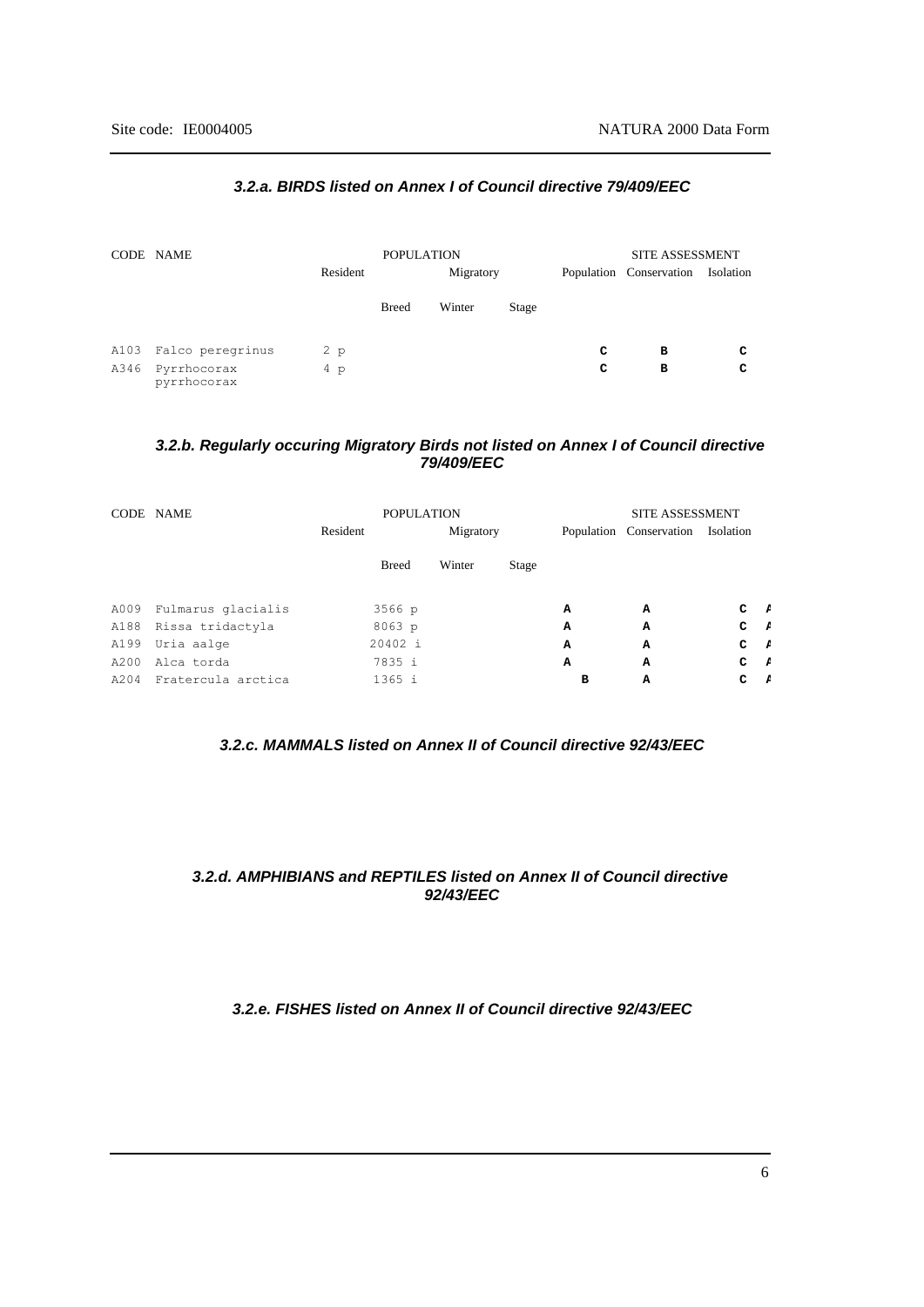*3.2.f. INVERTEBRATES listed on Annex II of Council directive 92/43/EEC*

*3.2.g. PLANTS listed on Annex II of Council directive 92/43/EEC*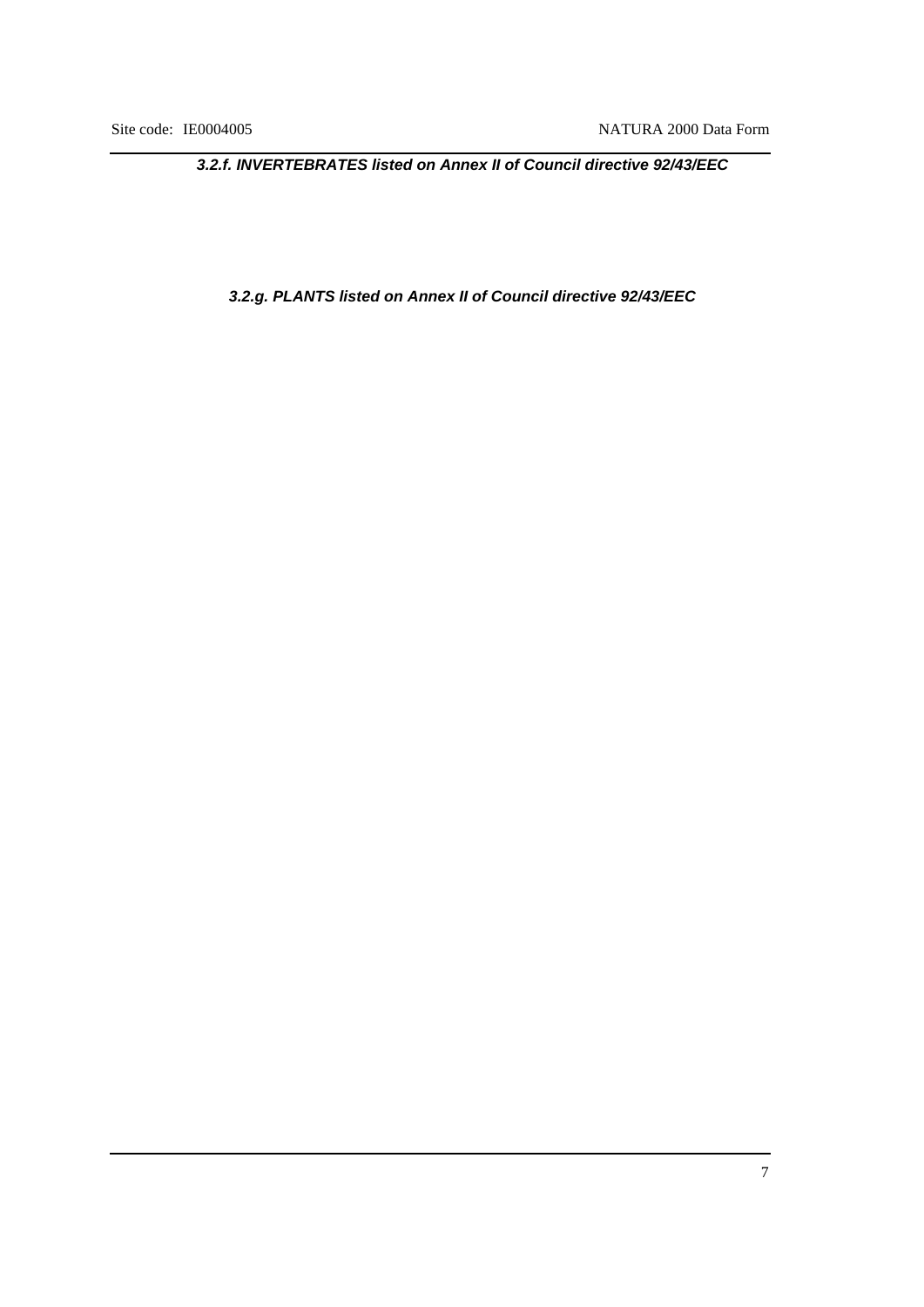## **3.3. Other Important Species of Flora and Fauna**

|          | <b>GROUP</b> |  | <b>SCIENTIFIC NAME</b> | <b>POPULATION</b>         | <b>MOTIVATION</b> |   |
|----------|--------------|--|------------------------|---------------------------|-------------------|---|
| BMARFIP  |              |  |                        |                           |                   |   |
| <b>B</b> |              |  |                        | Phalacrocorax aristotelis | 33 p              | C |
| B        |              |  |                        | Cepphus grylle            | $2 \frac{1}{2}$   | C |
| B.       |              |  |                        | Larus argentatus          | 10p               | D |
| <b>B</b> |              |  |                        | Larus marinus             | 3p                | D |
| B        |              |  |                        | Corvus corax              | $1+$ p            | C |

 $(B = Birds, M = Mammals, A = Amphibians, R = Reptiles, F = Fish, I = Invertebrates, P = Plants)$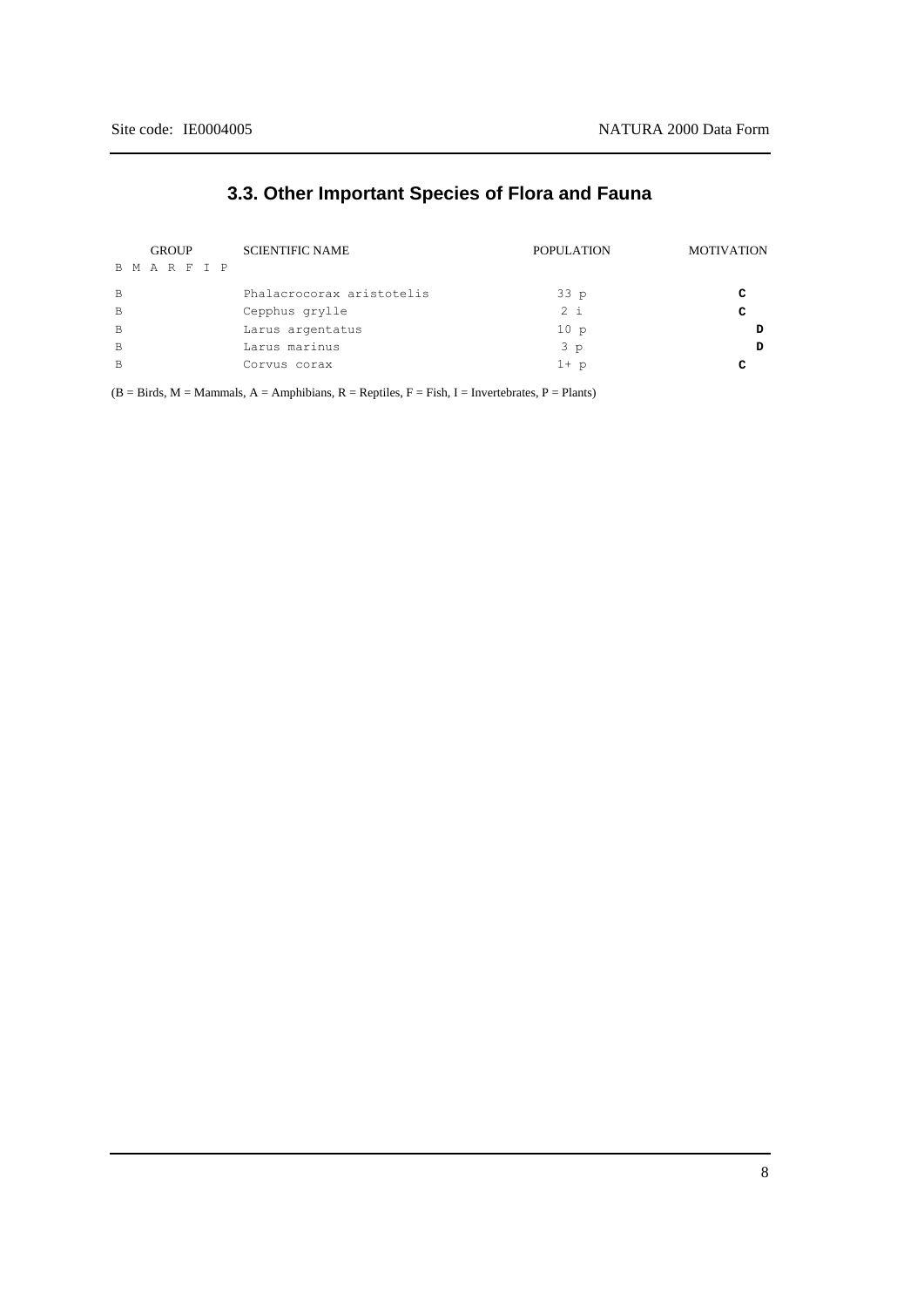## **4. SITE DESCRIPTION**

#### *4.1. GENERAL SITE CHARACTER:*

#### **Habitat classes % cover**

| --------------------        | $\sim$ $\sim$ $\sim$ $\sim$ $\sim$ $\sim$ |
|-----------------------------|-------------------------------------------|
| Marine areas, Sea inlets    | 95                                        |
| Shingle, Sea cliffs, Islets | 5                                         |
| Total habitat cover         | 100 %                                     |

#### **Other site characteristics**

This cliff site extends a distance of some 8 km along the north Clare coast from Cancregga Point to just south of Luogh Point. The cliffs, which rise to 203 m in height, are formed of horizontal beds of coal measure sandstones and shales. Cleavage in the rock is so good that the term flagstone has been applied. The line of cliffs shows faulting and slumping to good effect but these are difficult to observe from the cliff top. The sheer cliffs are largely unvegetated, though some wide slopes are vegetated with a Festuca sward. The site includes some cliff-top vegetation (a typical maritime sward), and the adjacent sea area to a distance of 500 m from the cliff base.

#### *4.2. QUALITY AND IMPORTANCE:*

The site is one of most important seabird colonies in Ireland, with the largest populations of Rissa tridactyla and Alca torda in the country and the second largest population of Fulmarus glacialis. international Importance. The site also had nationally important populations of Uria aalge and Fratercula arctica. Small numbers of several other seabird species also breed including Larus argentatus, L. marinus and Corvus corax. cliffs have breeding Falco peregrinus and Pyrrhocorax pyrrhocorax, both species being listed on Annex I of the E.U. Birds Directive. Habitat in the site is of excellent quality. Part of the site is a designated Refuge for Fauna.

#### *4.3. VULNERABILITY*

Nesting ledges on cliffs are mostly inaccessible due to the sheerness of the face. The large visitor numbers to the site, if not properly controlled, could cause damage to the cliff-top vegetation which Pyrrhocorax pyrrhocorax use. Fishing close to the cliffs using drift nets could be very damaging to auk species.

#### *4.4. SITE DESIGNATION:*

#### *4.5. OWNERSHIP*

State : Department of Communications, Marine and Natural Resources

Private: Multiple

#### *4.6. DOCUMENTATION*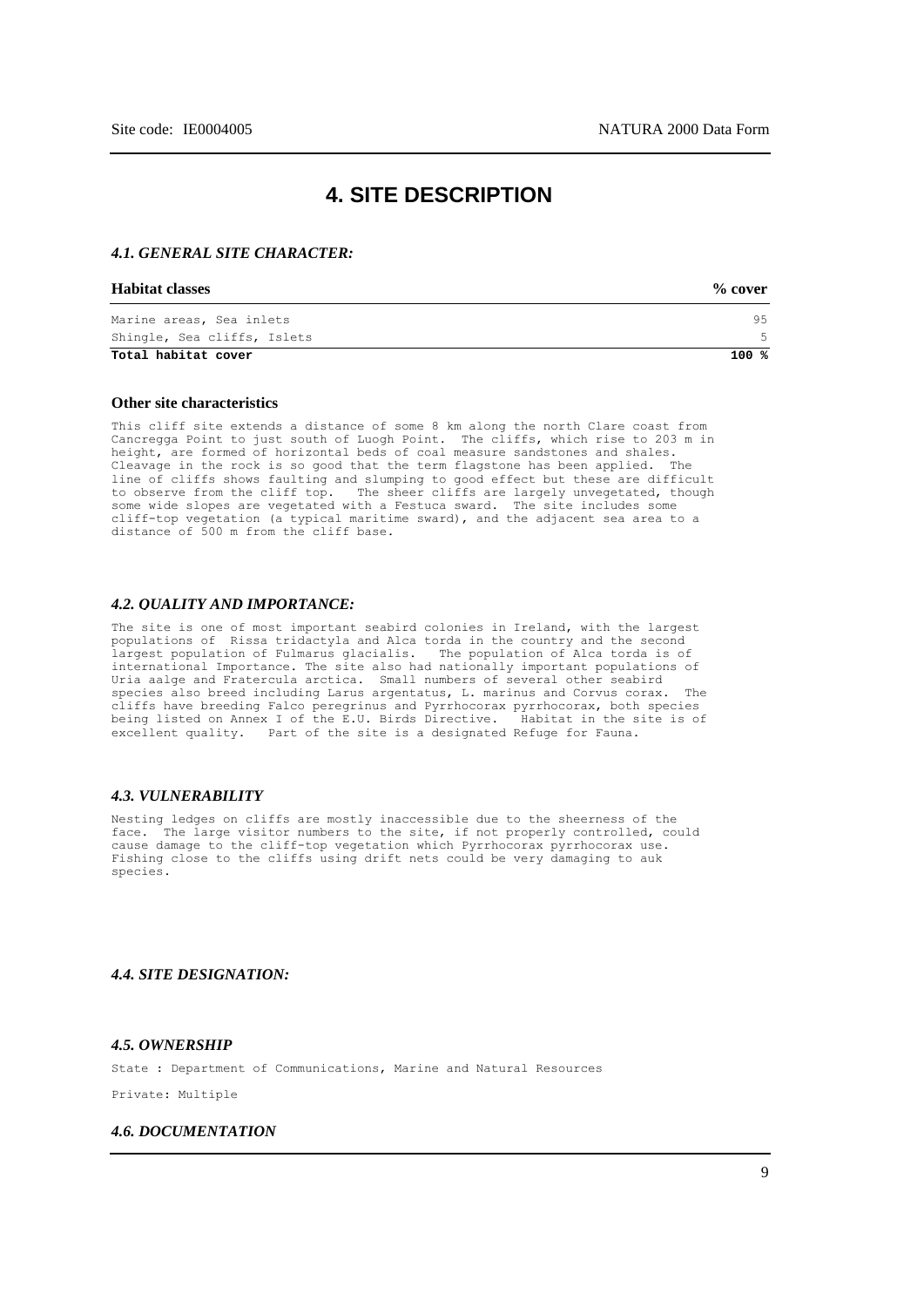Berrow, S.D., Mackie, K.L., O. Sullivan, O., Shepperd, K.B., Mellon, C., and Coveney, J.A. (1993). The second International Chough Survey in Ireland, 1992. Irish Birds 5: 1-10.

Hunt, J., Derwin, J., Coveney, J. and Newton, S. (2000). Republic of Ireland. Pp. 365-416 in Heath, M.F. and Evans, M.I. (eds). Important Bird Areas in Europe: Priority Sites for Conservation 1: Northern Europe. Cambridge, UK: BirdLife International (BirdLife Conservation Series No. 8).

Lloyd, C. (1982). Inventory of Seabird Breeding Colonies in Republic of Ireland. Unpublished report, Forest and Wildlife Service, Dublin.

Lloyd, C., Tasker, M.L. and Partridge, K. (1991). The Status of Seabirds in Britain and Ireland. Poyser, London.

Madden, B., Hunt, J. and Norriss, D. (In prep.). The Status of Breeding Peregrines in the Republic of Ireland, 2002.

Merne, O.J. (1989). Important Bird Areas in the Republic of Ireland. In: Grimmett, R.F.A. and Jones, T.A. (eds). Important Bird Areas in Europe. ICBP Technical Publication No. 9, Cambridge.

Mitchell, P.I., Newton, S., Ratcliffe, N. and Dunn, T. (In prep.). Seabird 2000: The Status of Breeding Seabirds in Britain and Ireland.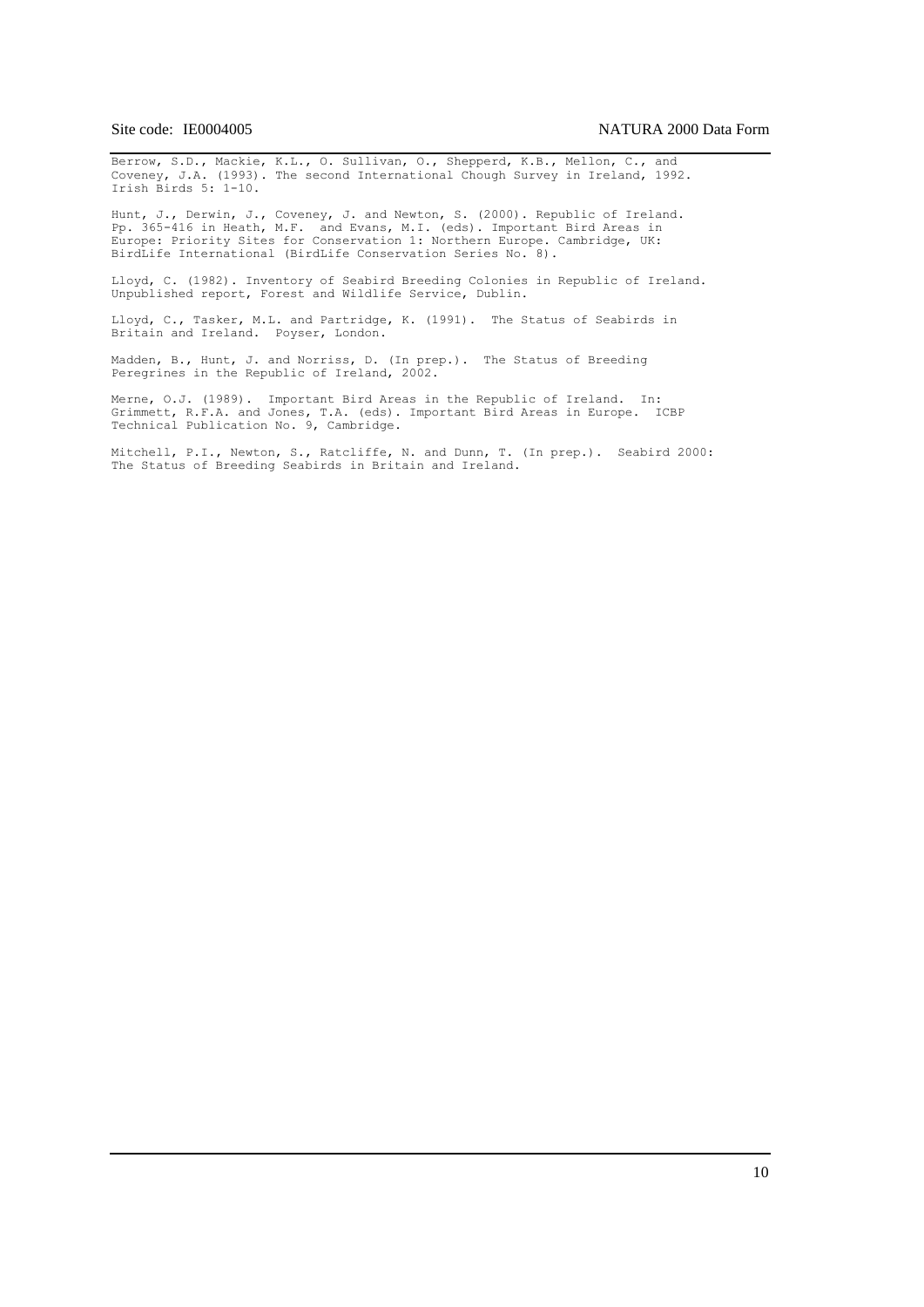## **5. SITE PROTECTION STATUS AND RELATION WITH CORINE BIOTOPES**

### *5.1. DESIGNATION TYPES at National and Regional level:*

CODE % COVER IE04 40

## *5.2. RELATION OF THE DESCRIBED SITE WITH OTHER SITES:*

| designated at National or Regional level: |                                  |                     |         |  |  |  |
|-------------------------------------------|----------------------------------|---------------------|---------|--|--|--|
| <b>TYPE CODE</b>                          | <b>SITE NAME</b>                 | <b>OVERLAP TYPE</b> | % COVER |  |  |  |
| TE04                                      | Cliffs of Moher Refuge for Fauna | $\pm$               | 40      |  |  |  |
| designated at International level:        |                                  |                     |         |  |  |  |

#### *5.3. RELATION OF THE DESCRIBED SITE WITH CORINE BIOTOPE SITES:*

CORINE SITE CODE OVERLAP TYPE % COVER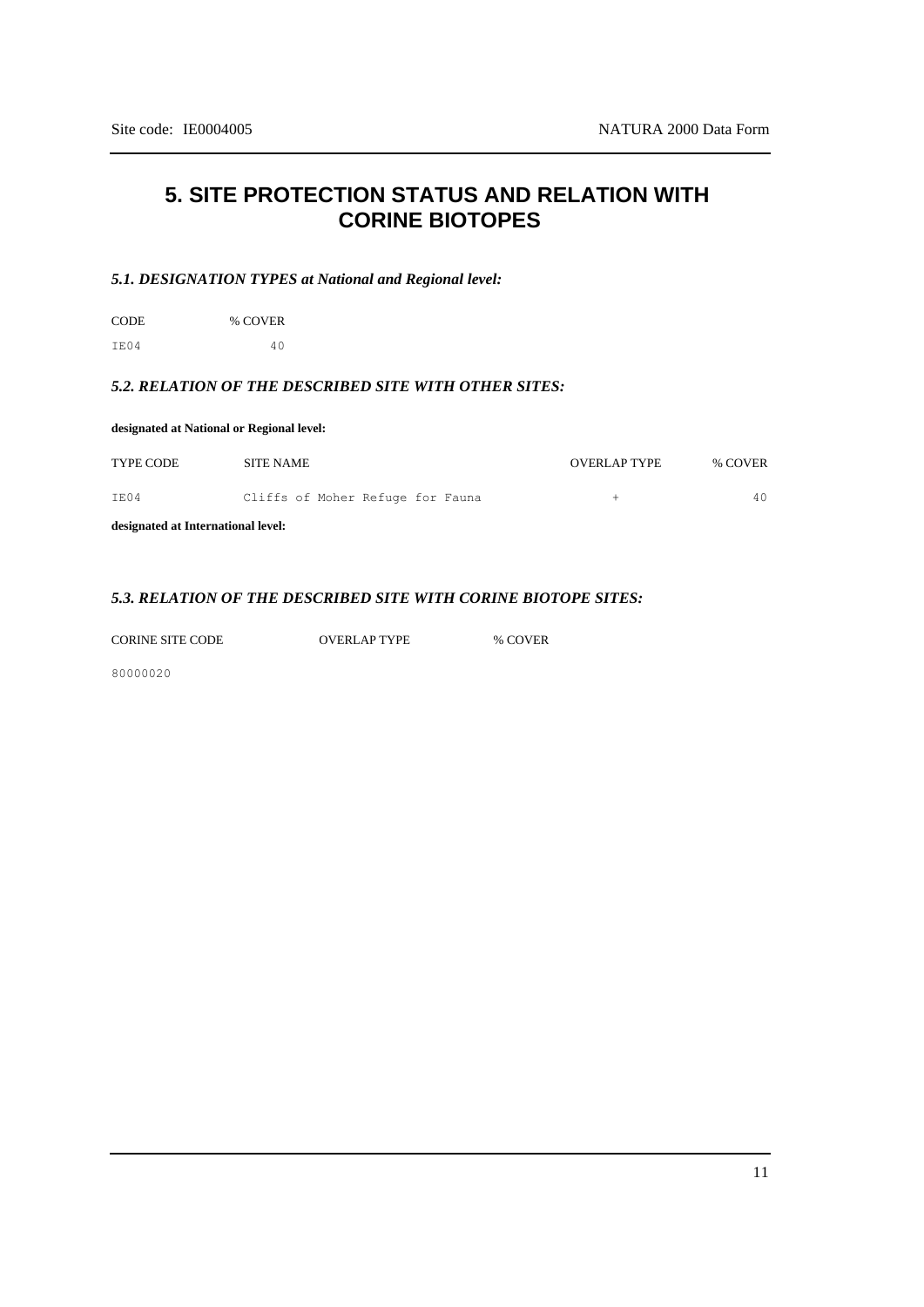## **6. IMPACTS AND ACTIVITIES IN AND AROUND THE SITE**

### *6.1. GENERAL IMPACTS AND ACTIVITIES AND PROPORTION OF THE SURFACE OF THE SITE AFFECTED*

IMPACTS AND ACTIVITIES WITHIN the site

| <b>CODE</b> | <b>INTENSITY</b> | % OF SITE | <b>INFLUENCE</b> |
|-------------|------------------|-----------|------------------|
| 622         | A B C            | ∼         | $+0$ .           |
| 210         | A B C            | 90        | $+0$ -           |

IMPACTS AND ACTIVITIES AROUND the site

| CODE | <b>INTENSITY</b> | <b>INFLUENCE</b> |
|------|------------------|------------------|
| 610  | A B C            | $+ 0 -$          |
| 710  | ABC              | $+0$ $-$         |

#### *6.2. SITE MANAGEMENT AND PLANS*

BODY RESPONSIBLE FOR THE SITE MANAGEMENT

#### SITE MANAGEMENT AND PLANS

A Conservation Plan for the management of this site will be prepared.